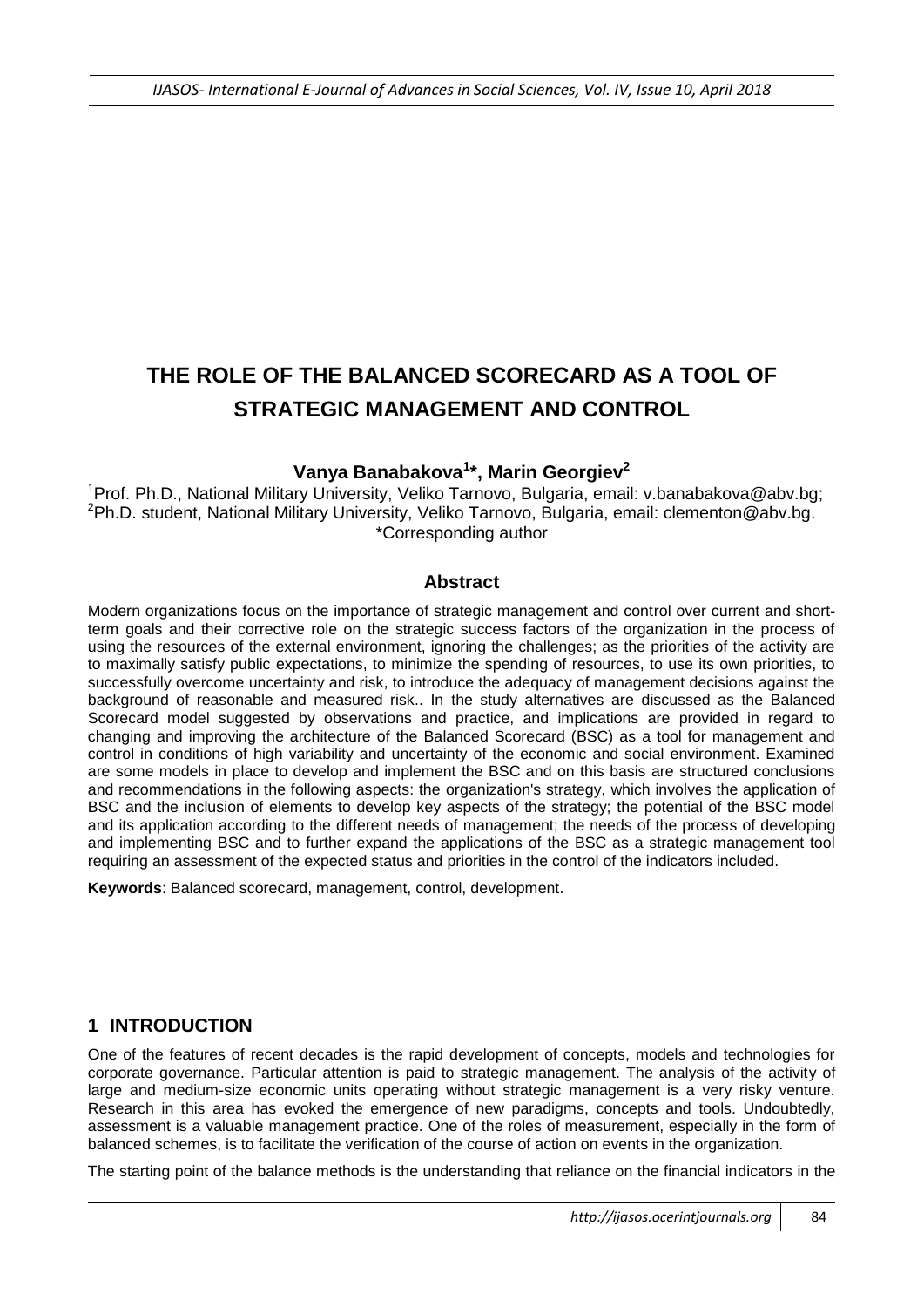assessment of the achievement of the set goals in the organizations is incorrect. Adapting balance-toperformance analysis to new conditions, apart from paying attention to traditional measures, complements them with new indicators of expected status and development in the future. The basis for this type of analysis is the validation of the Balanced Scorecard (BSC) presented in the early 1990s (Kaplan & Norton, 1992, pp.71-79).

The Balanced Scorecard (BSC) is a practical tool to help organizations implement their business strategy. Strategic objectives, criteria and action plans are formulated for each perspective. The continuous process of development of the balanced scorecard is focused on the reconciliation of those perspectives. The card directs the organization's efforts on the critical analysis of the future and its association with the content of the ideal.

The process of introducing BSC into the practice of each organization predisposes establishement and regulation by certain cycles and principles (Kaplan & Norton, 1993). Through the language of goals and incentives, a connection is created between all hierarchical levels of effective communication. BSC is distinguished by a logically bound and easy to understand architectonics for the essential expression of the adopted strategy. The emphasis in the overall analysis of the BSC model is on the logic of combining different criteria. It also has a retrospective character, because it illustrates the history of the organizational strategy.

The idea of looking at business from the viewpoint of a "card" is of considerable interest since the introduction of the model in 1992. The reason is that more and more managers find a need for more than mass-applied short-term reports, referring to the development of capabilities needed to the organization which will also be )successful in the future, although these changes may deprive them of profits in the current year and lead to increased spending. This is the fundamental reason why companies need the balanced scorecard. This need is even more obvious for non¬profit organizations, such as government agencies and non-governmental organizations, and it outlines other legitimate reasons why a balanced system is successful in the world of business and consulting services:

1. This is a timely idea. Outdated traditional measurement systems, as well as ever- increasing efforts to exist in ever-complicated conditions, provide great opportunities for the BSC.

2. BSC is extremely well-formulated and presented very extensively in a number of scientific journals and by leading consultants on scientific forums.

3. BSC looks simple but has a broad spectrum of nature. The advantage of this is that, at first glance, sufficient transparency and comprehensibility are found. Yet, in a more in-depth study of the concept itself, it becomes clear that the so-called "simplicity" is only apparent.

Prerequisites for validating the management model of a balanced scorecard can be addressed in several ways:

• The low efficiency and the one-sided direction of management control towards finance, and hence the deformation of the database when creating a strategy.

The need to put into practice a wide-ranging model, measuring effectiveness, analyzing relations and registering trends and directions of strategic development.

• The reconciliation of financial and non-financial measures of activity - their role in the implementation of effective management and control at all levels.

Since 1992 until now, the interest in the balanced system of indicators has been steadily increasing. The concept provokes the improvement of many managers. In the BSC, performance criteria are combined with criteria that describe spent resources or activities, and this combination is an incentive, a peculiar driver of work. Well- constructed maps combine several perspectives and elements that are difficult to distinguish. They are tied to a system of goals and means. In this line of thought, it can be argued that the maps largely illustrate the business's ability to rely on assumptions about relationships between the individual coefficients and that these assumptions should be used to accomplish a particular task.

Contemporary requirements of business and social environment call for dynamic organizations with a high degree of autonomy for workers. Traditional financial control is not appropriate for this environment. Not only is the information it provides often obsolete and inaccurate to use as a basis for customer or product solutions. In addition, autonomous employees need goals and initiatives other than usual, based on profit and return on investment, and are modeled on revenue accounting financial reporting. Other landmarks are needed to indicate a way that is compatible with the full foresight or the concept of the business. The whole organization must embrace the unity of strategy and business rules that are based on a consensus among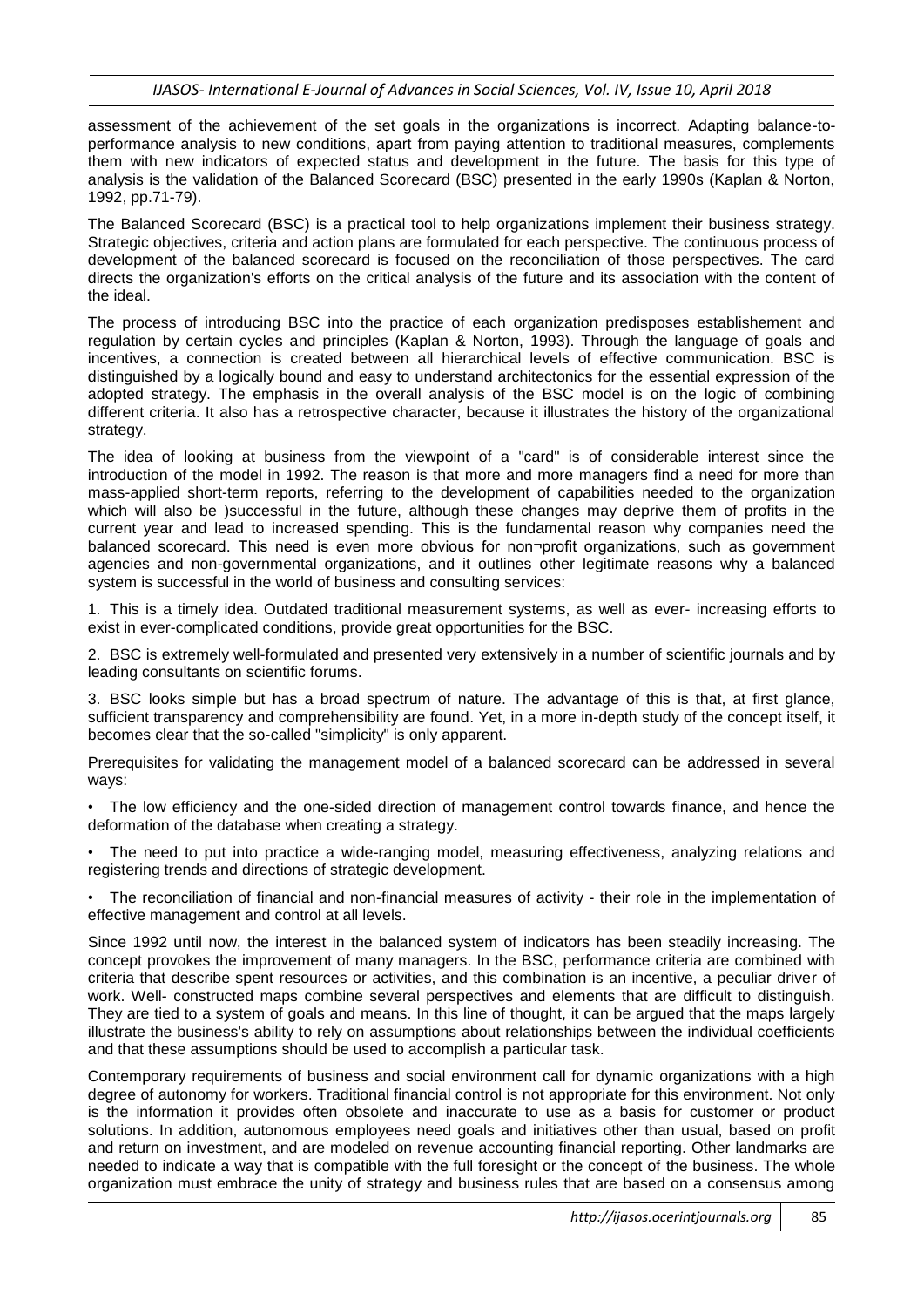the necessary priorities. For these reasons, the BSC as a system has its place and role. The concept is an assistant in the process of reaching a common view of the business environment in the company. It enriches the management and control toolkit and strengthens them in a strategic direction, rethinking their effectiveness and provoking their improvement in functional terms.

The term "BSC" includes not only the specific structure for the "card" itself but also the process of its use. Thus, the concept of the BSC is a component of a well- developed management and control system focused on a strategic perspective and critical response to traditional management and control. Here one can see the connection between Kaplan and Norton's original assumptions of controlling the BSC with similar assumptions and the idea of the company's intellectual capital. In the presence of BSC, financial responsibility and management have been replaced by the richer picture of reality. Not that the monetary criteria have become less important, but also in this connection it is necessary to form a balance in the transition from financial to strategic management of the activity of the organizational activity.

### **2 EVOLUTION OF THE CONCEPT OF THE BALANCED SCORECARD**

There is а growing criticism of traditional management and control as only justified on financial criteria. The reason for this is that conditions today differ from the conditions at the time when the understanding of the meaning of traditional management and control was established. The strategy that underpins the processes that meet the customer's needs is incompatible with short-term thinking, the result of focusing solely on the financial criteria.

Critical views on classical control are being formed as it generates certain management deficits because:

1. Provides misleading information in making decisions. The basis for decision-making in a company is generated by information on costs, revenue and profitability. Traditional financial criteria show the results of past activities. Such information may result in an action incompatible with the strategic objectives (Goldenberg & Hoffecker, 1994, 23-34).

2. Does not take into account the requirements of today's organization and strategy. Focus on monetary criteria forces companies to ignore less tangible nonfinancial criteria such as product quality, customer satisfaction, delivery times, flexibility, time to develop a new product and a higher level of workers' knowhow. Criteria used record false signals about enterprise performance and profitability.

3. Encourages short-term thinking and sub-optimization. Financial control does not imply long-term thinking. It can lead to cutbacks in research and development, return to obsolete training methods, weak motivation and initiative programs, and delays in investment plans. So the main problem is "sub-optimization" over time, and the challenge is to strike a balance between short and long-term work.

4. Management based on financial criteria diminishes the role of control. The structure of management and control systems is determined by the need for financial accounting on external information. The company's shareholders are constantly asking for information about the business's performance so they can be compared with alternative investment opportunities. Only financial criteria do not provide reliable and accurate information about business development (Johnson & Kaplan, 1987).

5. Generates misleading information on cost allocation and investment control. The traditional basis for cost allocation - distribution of indirect costs based on direct costs - is obsolete. The relationship between direct and indirect costs has changed as a result of increased research and development costs, joint work rationalization of production, and so on. Mixed product subsidies make it difficult to assess the actual returns of each product. In addition, it is often not possible to assess the long-term development costs of a product. Costs should be allocated in a way different from the traditional method of standard additives.

6. Delivers abstract information to the employees. Another shortcoming of the financial criteria is that they do not mean anything to a large part of the organization, consisting of employees who do not find a link between their work and the figures in the different types of reports. The systems are too complicated and thus become an obstacle to the front line flexibility (Eccles & Pyburn, 1992, 41-58).

7. The role of the business environment is ignored. Traditional systems built on financial criteria ignore the prospect of a client and a competitor and thus fail to warn us of the changes in the subject of the company's activities and in industry: the financial key ratios of most control-management systems are directed more inward than outward. The criteria are used for comparisons with past periods based on internally generated standards. It is so much harder to compare the company with its competitors, though that information is as important as the company's performance to achieve its goals.

8. Opportunities of misleading information. Today's leaders are inclined to use information from monthly and quarterly reports - a factor that tilts the balance in favor of short-term investment decisions. In addition, this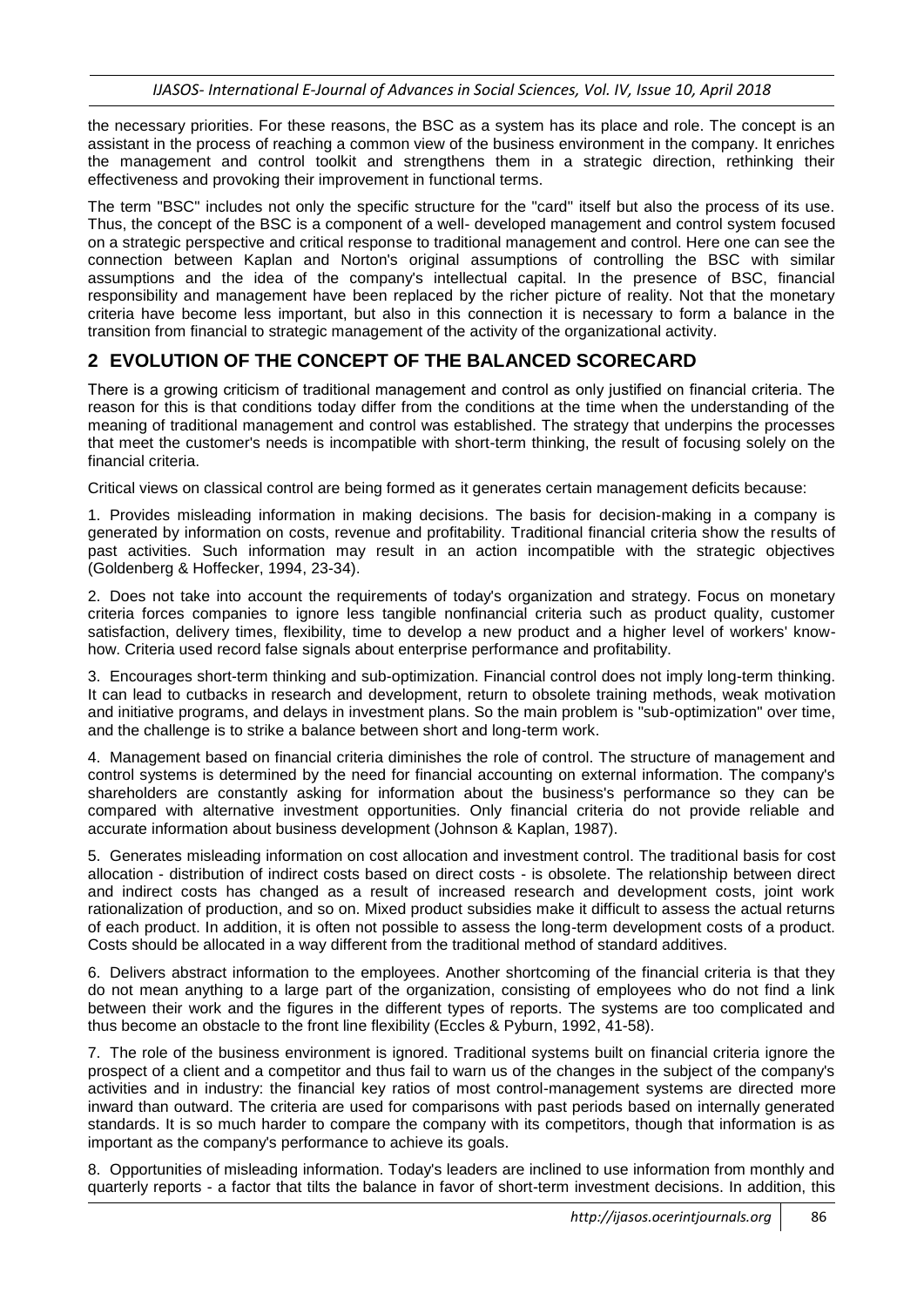short-term perspective allows the manipulation of financial criteria so that financial key ratios may be misleading and unreliable for analytical and decision-making purposes (Eccles & Pyburn, 1992, 41-58). It is precisely the dynamics of the balance between attitude and state that sets the agenda for solving the dilemma: a document or a process is the BSC model. When talking about the BSC it is considered that success should reflect the balance between several important elements of work, the reasonable balance between attitude and the state of developed and developing components (Friedag & Schmidt, 1999). It is equally important that the BSC is shaped as a document of achieved and expected results. It is then an alternative way of visualizing the business plan.

In the early models, the BSC is considered as a value measurement method. In these cases, it is very difficult to look for serious reasons for the process to be linked to strategy management and control. At this early stage, the development of BSC is tied to concrete initiatives and events, planned and budgetary provision. There is mutual influence between the shape of the BSC and the entire planning process, in particular the budgeting process. It implies a balance between short and long-term planning and an opportunity to set the necessary strategic direction for the efforts of each member of the organization. The BSC often creates occasions for discussions that might not have taken place without it, but are important because of its use. Thus, a document is formally a BSC, but it also contains much more.

The idea goes far beyond just creating an evaluation system. Although there are many views on the BSC, too much other content is also included in this concept. Practice has shown that BSCs have different applications - from budget management to strategy management. They all have a common trait: their emergence in recent years is driven by the need to measure and manage both the efficiency of the activities of the organizations under consideration and far more complex processes such as the implementation of strategies. Underlying the concept of BSC is the idea of forming an innovation system to measure the activities of organizations.

At present, organizations and corporations operate in a new kind of economic environment based on knowledge where it is necessary to manage practically nonmeasurable activities such as innovation and human capital. Organizations themselves are aware of how new phenomena exist in the new kind of economy, such as people's knowledge, new technologies and software products, corporate culture that fosters innovation. It is reported that organizations do not have the right tools to successfully implement their new strategies and to successfully control them (Stoyanov & Tranev, 2016a, 63-73).

Based on the examined models of the BSC, the following conclusions could be drawn (Terziev & Stoyanov, 2015a):

1. In the evolution of the BSC, several major development lines can be highlighted:

a. development of the BSC as a measurement tool and a tool for better reflection of the status and development of organizations;

b. development of the BSC as a measurement instrument in strategic management and as a control instrument;

c. development of the BSC as a measurement and management tool for the needs of the different levels of the organization.

2. The development of the BSC as a measurement tool marks different stages of its improvement, which are related primarily to the enrichment of the parameters included in it and to the study of the relations and the relationships between them. Based on the gradual understanding of the new success factors of organizations, the range of indicators included in the BSC is expanded and clarified and approaches and methods for measuring their meanings are developed and implemented. The centrepiece of this process is the increasing attention and ability of organizations to explore the relationships and relations between different indicators and to rank them according to their role in the strategy. As a result, at the beginning of the century, significant leadership in implementing the BSC achieved the necessary maturity of opportunities for operationalization of the strategy in indicator models.

3. As early as the first years of its promotion, the BSC began to be validated not only as a tool for measuring and modelling organizations but above all as a tool for modelling and implementing the strategy. Initially, the views in this regard are too general and represent the BSC as a strategic management tool. Gradually, emphasis has been placed on the role in controlling the implementation of the strategy, and in the last years, they have increasingly specified their role as a strategic control tool. The understanding that the card's purpose is to highlight the key controllable parameters in the strategy that has already been developed and to ensure that their meanings and implementation measures are targeted is becoming more conceived.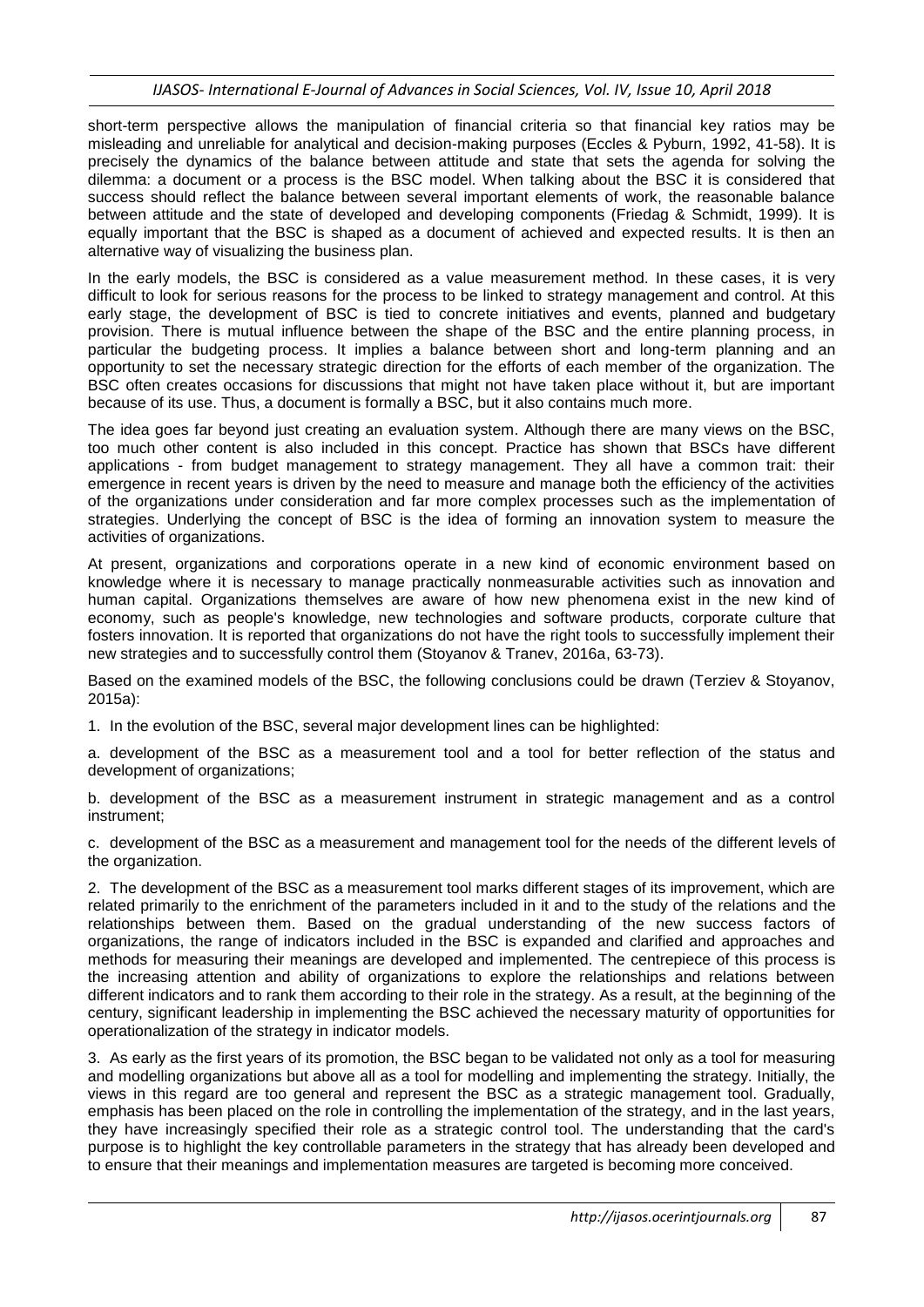4. Achievements in the development and implementation of the BSC at the organization and enforcement level and as a tool for strategic control lead to the dissemination of this process in the structural units of the organization. The leading implementation organizations achieve the formation of a hierarchically built system of BSCs, including the individual level. This is how the BSC is fully validated as a tool for control and evaluation and a central factor in targeting efforts at all organizational levels to implement the strategy.

5. The evolution of the BSC in all directions has been stimulated and accelerated by the development and dissemination of computer-assisted management technologies that facilitate the use of the BSC. Information technology related to BSC implementation is not yet integrated organically into ERP systems, but in many cases they are successfully upgraded or run in parallel as a module of management information systems.

The BSC was originally designed to give managers structured information from performance criteria based on a combination of leading and delayed indicators. But from the moment of its introduction, BSC has gradually evolved from a tool for organizing criteria into a strategic control mechanism. It evolves both in its construction, in the process of creation and in use patterns. This evolution goes through three stages, reaching what is now called the third-generation BSC (Terziev & Stoyanov, 2015a). Third-generation BSC is a methodology for managing and evaluating the work of organizations on their way to achieving strategic goals. But years of practical experience and scientific work are needed to overcome the shortcomings of the original model, which is most often associated with the failure of the BSC to be an effective tool for corporate governance and control. Typical problems such as lack of ownership of management, monitoring only financial criteria, and the inability to force the management system to develop and improve are already addressed.

The ideas of the third-generation BSCs are based on the following key concepts of business management and strategic development control. The model weight is placed on the following items from the content of organizational management:

- Cause: Finding and developing the activities needed to reach key results and implement strategies.
- Training: Use feedback to find ways to improve and improve your work.

• Ownership: Use consensus to make everyone aware of what needs to be done and to engage fully in the process.

• Communication: providing clear and unambiguous information for goal disclosure and optimization of organizational activity.

A significant breakthrough during the evolution of BSC is the realization that the successful use of this tool is not only dependent on the use of proper methods for selecting the criteria included in it, but also by the fact that organizations are implementing the right management processes that enable it to be effectively used by managers. These statements provoke the development of the BSC as a management and control framework, which proves the hypotheses by taking them out of the following factors:

• A pronounced wording for a "desirable state" or a strategic destination (positioning);

• Medium-term strategic objectives to be assessed, decomposed into activities and outcomes and, if necessary, standard prospects;

- Specific and clearly defined goals, interpreted on the basis of vision, mission and strategy;
- Priority initiatives relating to the structuring and implementation of strategic objectives;

• Analysis of expectations and organizational needs and on this basis formation of criteria for defining key characteristics, defined as a system of criteria.

The last-generation effective BSCs are those developed with the active involvement of the management team that will use them to manage the organization. Essential to success is the application of a technologically sound and appropriate creation process. The use of an "easy" process is recommended, according to which the management team itself defines the "content", which largely implies a positive and timely outcome (Stoyanov & Tranev, 2016b, 23-26).

The analysis of the evolution of the concept of BSC and the evolution of the concept of strategic management and control clearly reveals similarities in terms of development trends and alternatives for improvement, which lead to the following implications:

First. The BSC model from a value-enhancing organizational performance tool is transformed into a tool for managing and controlling the strategy. In this way, it can be assumed that a kind of expression of the transition in managerial thinking is formed in terms of management control systems in which the financial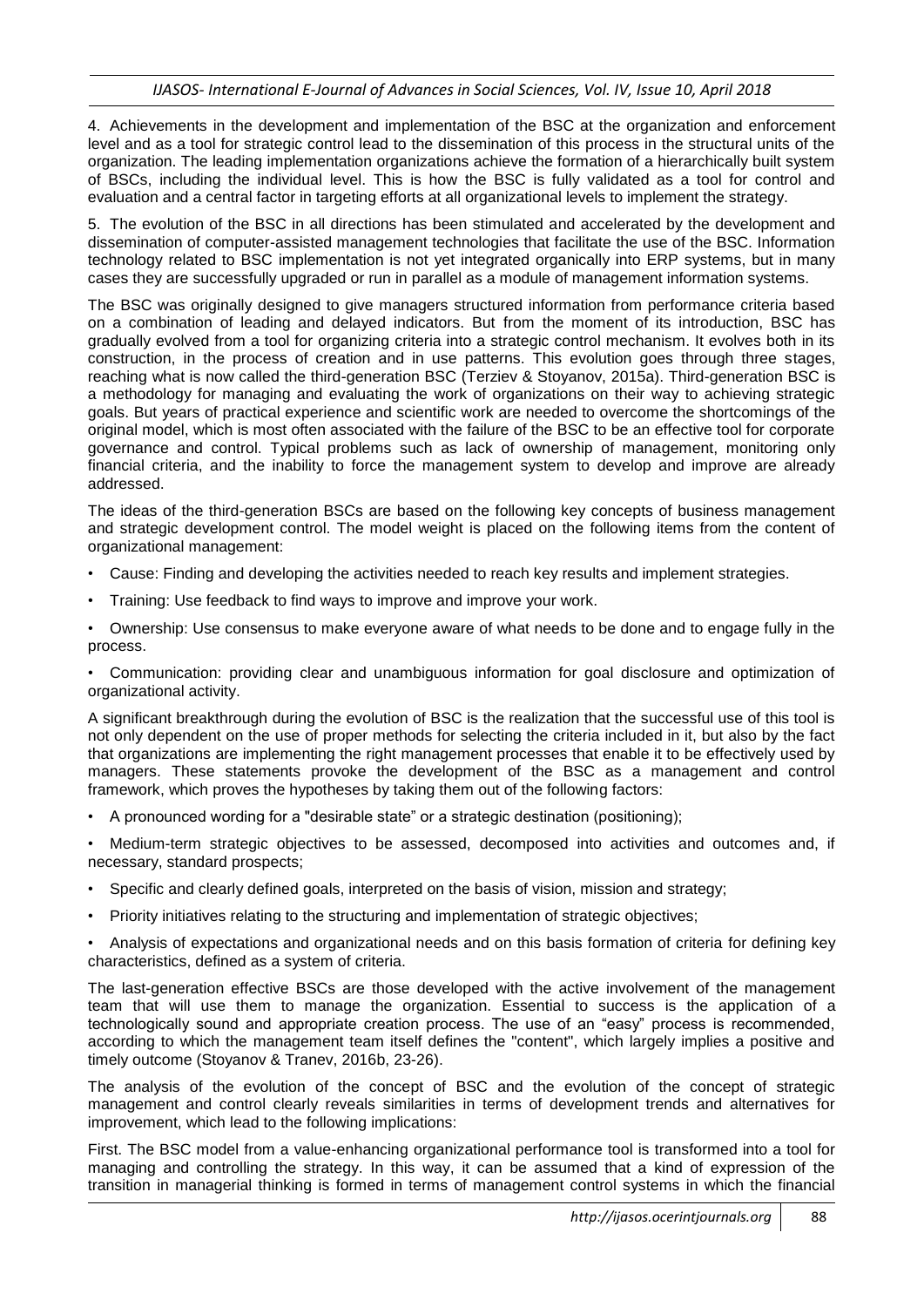burden is redirected towards strategic control. Improving the concept of strategic management and control and modelling of its model area has a significant impact in forming a model prototype related to the concept of BSC.

All three models of strategic control have a very strong influence on the first generation BSC. From the threestep model, the principle of linking the environment with the strategy-building process is borrowed. From the process model comes the trend that deepens the development processes of the organization, namely the organizational training as a form of development of the training organization. From the conceptual model, that the control can be realized through criteria and objectives, which are differentiated in the BSC as indicators, summarized in several main areas / perspectives. By examining these concepts and their development, it can be concluded that in the process of mutual influence they aim to improve.

The transition to the second generation of BSC resonates fundamentally and predominantly in the development of the model area of strategic control. The deepening of the strategic orientation on the BSC reveals the emergence of overlapping and generalizing indicators, which in the strategic management and control systems are defined as criteria for the rapid preliminary, respectively the subsequent, reverse control. Here, however, BSCs record a certain priority in the establishment of the strategic relations model.

Second. Developing the idea of the learning organization finds a particularly strong charge in reconciling strategic control concepts and BSC. Though strategic correction models have been marked and corrected by the feedback on the behavior of the organization under review, this process has recorded a deepening in BSCs. As the most organized form of feedback, corrective actions, if necessary, can take the form of seminars to discuss the recorded results and expected changes in organizational behaviour. In this case, we can talk about a particular form of organizational self-improvement and training. This deepening trend brings about the creation of sustainable value by the organization, provoking the improvement of the methods of use and mobilization of its intangible assets - human capital, databases and information systems, sensitive high-quality processes, customer and trade relations, for the innovation and highly developed organizational culture. Perhaps this is the most significant evidence of the recent trend of shifting the focus from an economy based on tangible assets to an economy based on intangible assets, knowledge and service.

Third. As the most important moment in the process of analysis on the relationship between the concepts of strategic management and control and of BSC is their reconciliation and the formation of a qualitatively new model. Theories prevailing among the leaders of governance have not created a particularly serious and universal strategic framework. Strategic doctrines are centered on shareholder, customer management, process management, quality, key competencies, innovation, human resources, information technology, organizational structures and training. And while each of the above-mentioned strands is in itself extremely important, none of them provides a thorough and integrated approach to strategy development. Even the theory of M. Porter (Porter, 1996, pp. 44-78), based on positioning for a competitive advantage, does not provide a comprehensive vision of strategy. It is here that we can speak of a unified, consistent system of realization of management and control over the strategy those results from conceptual eclecticism and model consolidation. This new model, a new strategic framework, exposes in a new way the importance of strategic management and control, based on a system of indicators and a portfolio of perspectives linking efficiency and strategies, between short and long-term results, forming a unity between the present and the future.

These three implications suggest that in the management and consulting practice, the BSC is validated and improving as a tool for strategic management and control. At the last stage of the evolution of the concept, the indicators for measuring the performance of not only the organizational activity, but above all its strategy, are being revolutionized. Along with the imposition of strategic maps as a tool for effective management and precision control, the latest card designs are presented as a brilliant, accurate and holistic method to consolidate the most critical moments in the art of modern governance and the challenges of modern control.

#### **3 THE BALANCED SCORECARD - A PARTICULAR FORM OF MANAGEMENT THINKING AND CONTROL**

The problems that can be committed to the implementation of measurement and control of the activity through the BSC and its application as a modern management and control tool are determined by the specifics of the particular organization under consideration, the sphere/branch in which the potential of human resources is realized. Building on the accumulated experience and shared experience in designing and implementing BSC, several issues arise:

- 1. At the level of indicators more common problems can be identified, such as:
- a. deformation of output data;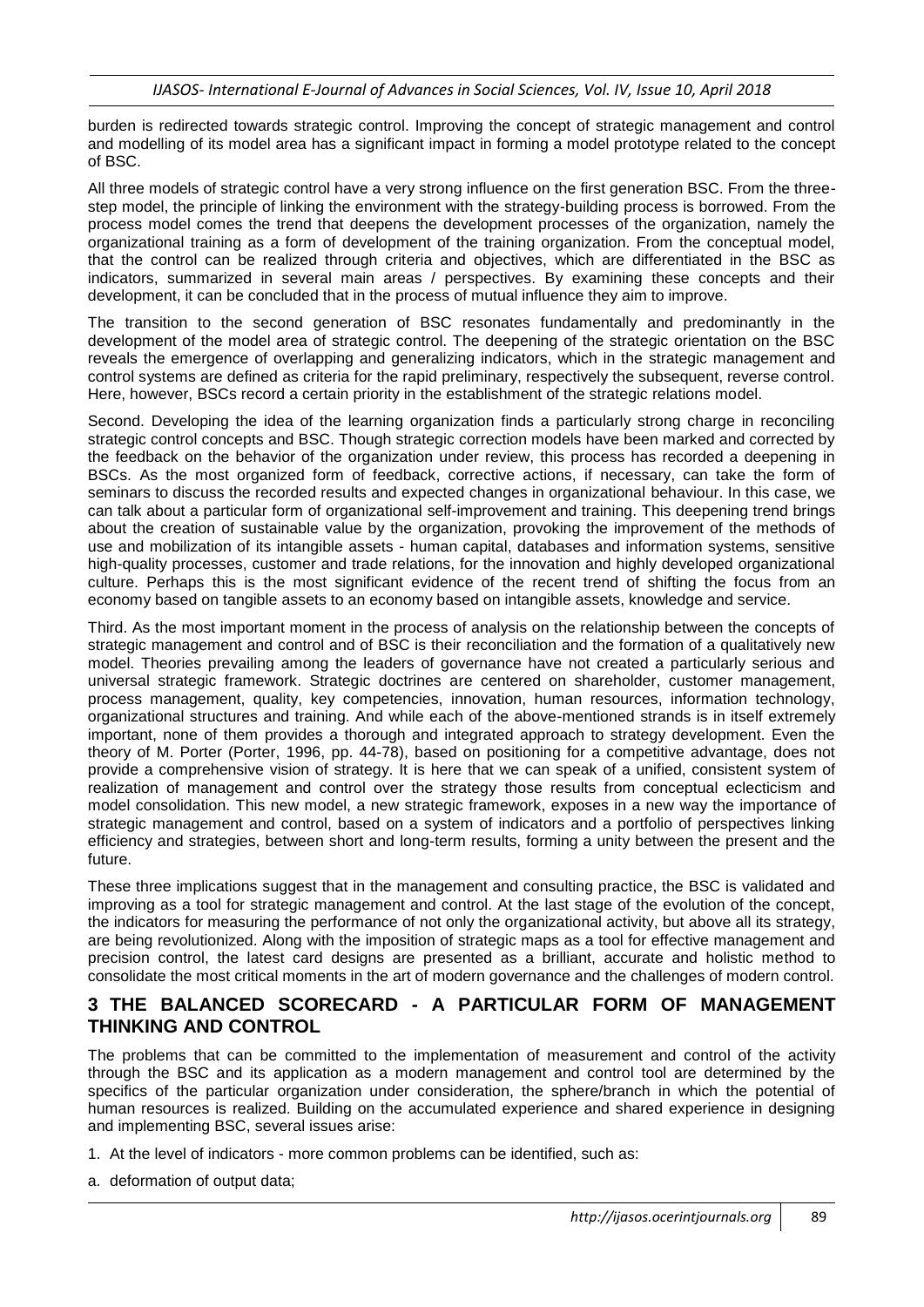- b. short-term character of the indicator /short life cycle/;
- c. indicators without registered trends, in the context of the formulation of forecast and planned values;
- d. indicators that do not take into account efficiency;
- e. indicators with a fictitious character;

f. "behavioural" indicators - take into account the behaviour and mood of the team rather than the actual increase in the magnitude;

g. "competitive" indicators - stimulate competition in the organization, without taking into account the efficiency of the activity and to manage and control.

The introduction of each indicator in the BSC process is related to a specific expedience and a system of actions controlled by a delegated, responsible team. In addition, the content of the specific indicator is also linked to the incentive and remuneration system, which forms a high responsibility and serious motivation. It is on the basis of this logic that control measures are formed.

In the course of continuous monitoring in the work with the BSC, the accent is on the recording of deviations from the adopted standards and imposed norms. Early diagnosis of these deviations signaled the emergence of new trends generating new ideas for improvement of the values for the given indicator, and hence from the perspective of the BSC.

Depending on the severity of the different sensitivity, a part of the indicators can be classified as outperforming and the rest as lagging indicators (with a generic, resultant character). In particular, the balance between the different types of information provides the development of the BSC as a process.

- 2. At the perspective level, the issues are related to:
- a. the functionality of the links between the composing indicators;
- b. reconciliation of different viability indicators;
- c. the quality of the relationship with the other perspectives.

Regarding the perspectives and their intermediate role as a constructive element of the BSC control system, the functionality of the relations between the composite indicators and the relations with the other perspectives is important. The functionality of the links between the indicators in the perspective itself determines the perspective of the process of modelling the card itself. Due to the fact that the validity of the information provided in different indicators is different, sometimes their relationship with other indicators becomes incompatible and the registered trends are invalid. The interrelationship between prospects, resting on significant correlations between their indicators, forms the balanced character of the BSC and reveals the opportunitie for efficiency control.

3. At the organization level:

a. uncertainty of the economic environment and frequently changing legal framework for mission, strategy and vision formulation;

b. a logical way of reconciling information of a different nature and content;

c. shortage of qualified staff in forming teams advising the creation and implementation of the BSC project;

d. lack of highly customizable software products and platforms to facilitate work on BSCs, both composing and putting into action.

The above-discussed problems provoke the development and improvement of BSC as a management and control tool in several directions:

First. In terms of content, the individuality and uniqueness of each organization under consideration predetermines the construction of a particular BSC with a strictly individual set of perspectives and indicators. As a critical remark on the BSC, a number of consultants mention that it has two disadvantages, although both can be overcome relatively easily. The first is related to the perspective of customers, which implies ignoring the broader market outlook. It's important not how the business looks in the eyes of customers, but how it looks against the background of competition. The second and most significant flaw is that no suppliers are taken into account. It is believed that if business improves itself, everything will be fine, but nowadays, when there is growing resource depletion, the interdependence between activities is continually deepening, especially in the area of production. It is this fact that increases the need to introduce new sets of indicators that create new perspectives. The high dynamics and the huge amount of information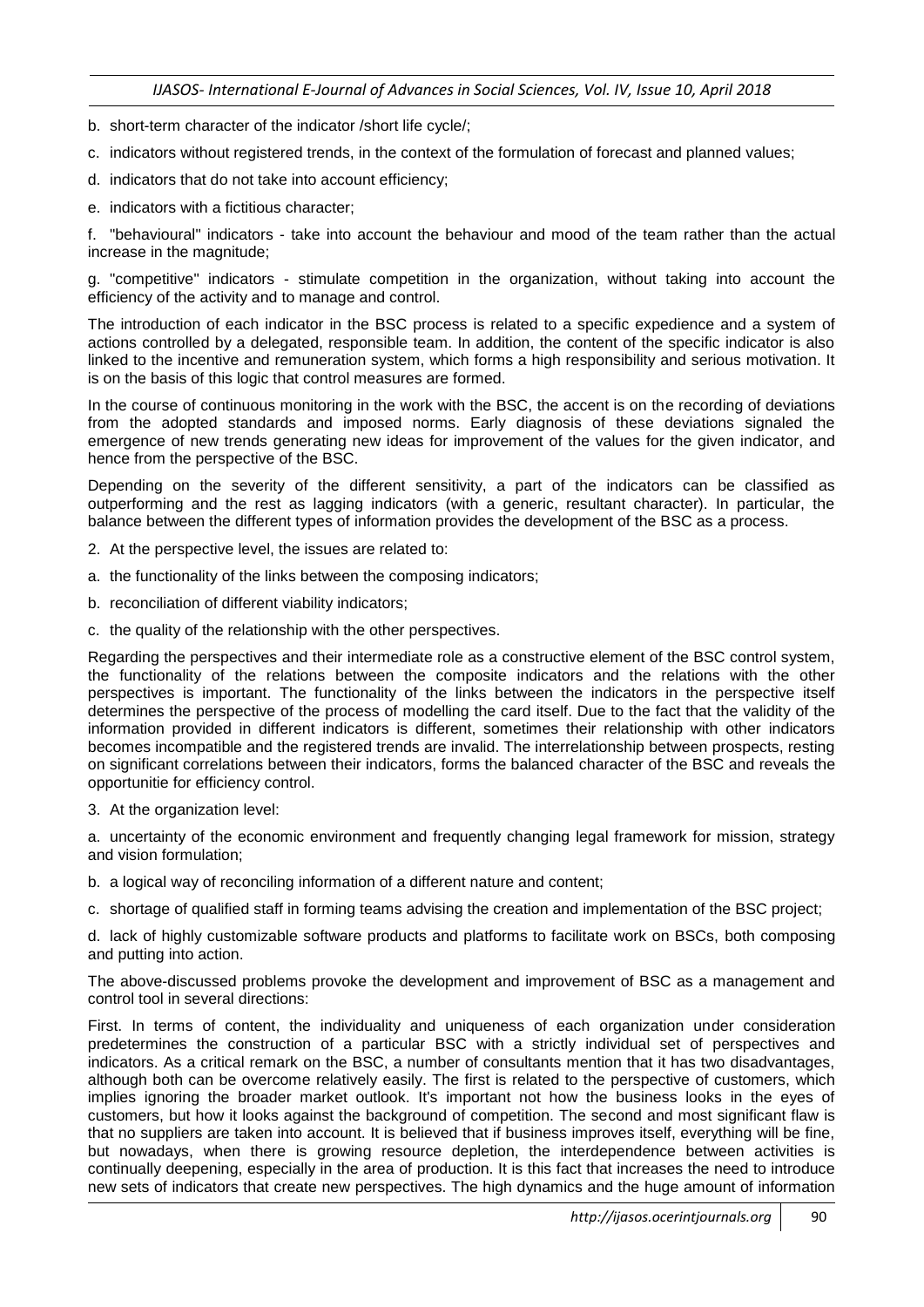on the creation and functioning of each outlook predetermine the use of indicators with a partial resultant character. The recording of specific development trends in causal relationships between indicators in a single perspective can form a database for differentiation and indicators of a complex nature.

Second. There is also a special topicality among the analyzed problems and the involvement of the BSC control projects with the creation of software products. The first software systems start with a high value of these elements of the content information that can link the data to the criteria. Using modern systems they can facilitate timely diagnosis and intervention in response to observed processes, increasing the ability to store and work with these features as a database. This is the main feature of leading balanced scorecard software systems. Here the refinement can be done to maximize adaptation of the specific product and its version to the individual specifics of each organization. As a disadvantage of the software product range, it is possible to register the ignorance of the subjective factor in the implementation of control and corrections on the activity, due to the fact that besides the given parameters in each individual solution there is a combination of managerial flair and subjectivism.

Over the years, since the balanced card exists, ин its physical structure, its use, and the process of its creation as a tool for management and control in organizations, many changes have been made. This evolution, at least as far as the parameters mentioned above, is largely due to empirical evidence, drawn mainly from observations of weaknesses in the process of creation, rather than the structure of the original idea. The need for a process of creation that makes a more appropriate selection of criteria and part of the collective view of the management team is causing major changes that are being made in the second and third generation of BSC. But while empirical developments remain at the edges of the evolution of the BSC, some aspects of the evolutionary rationale correspond to existing academic perceptions related to organizational management and strategic thinking and control (Terziev & Stoyanov, 2015a).

Combining developments on the principles of the BSC and the theoretical aspects of control and management processes is a positive indicator that the more recent ideas of the process of creating a balanced map and its structure are really "better"than the original concept of Kaplan and Norton insofar as they are more likely to have a beneficial impact on the organizations that use them. Although modern BSCs are

much better than the original ones, there is still room for improvement in potential areas for further clarification of topics for future development and research:

1. Clarifying the links between the different types of behaviour of the managers and the information, which facilitates and quite often focuses their intervention. In this area, there is a central distinction between operational and strategic control and this is well-formulated and regulated in the documentation. However, there is a need in the literature to describe more mechanisms to influence more effectively the behaviour of the person in charge of organizations and their key processes.

2. Exploring how to reconcile the report with the job management. It is often the case that the data in the organization's management system does not fully cover the business (for example health and safety measurements, operations metrics, finance, human resources, markets, etc.).

3. Discussing the relationship between the application of BSC in large organizations and issues related to internal communication in units. When the balanced card is developed from top to bottom in the organization, it can be used successfully as a means of communicating the strategy, but its exact benefit should still be explored. When this process is realized from the bottom up, a higher detail is recorded, blurring the strategic purpose of the model.

4. Exploring the most appropriate ways of novelty in the concepts of criteria (eg. intellectual capital and others) to be successfully used in the process of creating the BSC applied in the company concerned, without reducing the importance of contributing to this process by managers who are not familiar with new concepts. However, if the management team does not consider it necessary, it will not include them in the structure of the BSC. If it happens that a consultant "embedds"innovations that are potentially useful, they will not be used by the management team if it does not understand them. This scenario demonstrates that the interaction of the balanced map with the other management team concepts and its improvement depend on the skills and education of the team members and the high degree of synergy and consistency in their actions.

5. Developing a perception of the value of the balanced card and, if possible, applying monetary values in the organization scenarios before and after it. A key criterion for putting the balanced card into use in organizations is the ability to show an effect. The evolution in the model field of certain rational models and their reconciliation with alternatives and concrete solutions to problems provide real grounds for considering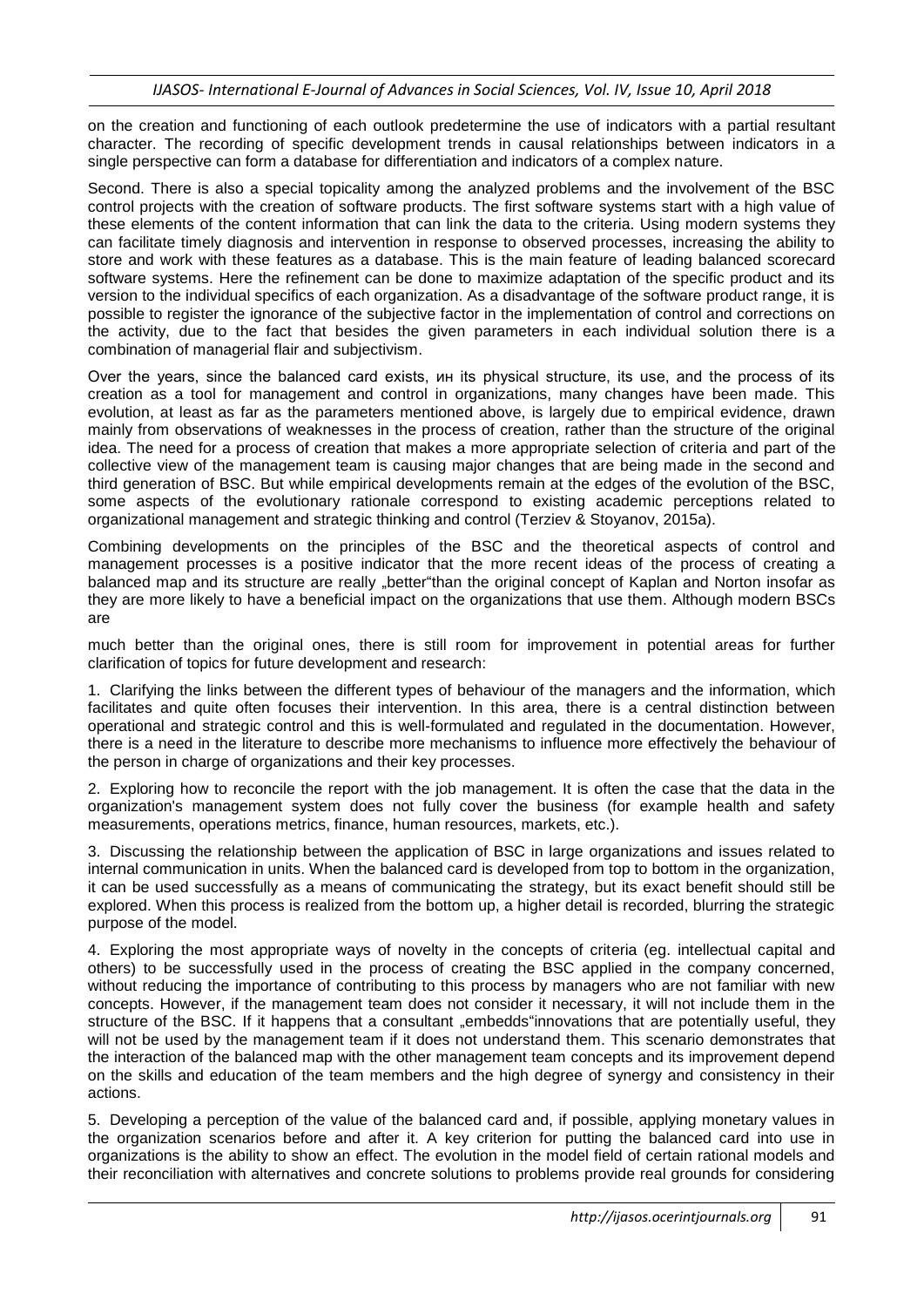that the perimeter and the high efficiency of the management and, above

all, the control (including the exercises on the strategies) rates of transformation and improvement and their potential is becoming more and more important.

The idea and conceptual features of the BSC imply the creation of certain conditions and the definition of organizational and institutional prerequisites in order to proceed with the design of such a management model. The goal set for materialization through the BSC methodology predetermines some form, structure, and content. It is for this reason that every detail (element) of the structure proves that its content determines the selected formal expression. Referring to the principles of constructiveness, continuity and systemic logic, indicator-criteria-perspective-card makes the BSC model into a constantly evolving process and transforms the organization itself or a system in which it flows as a self-improving structure, regardless of scale.

The review of design and commissioning technology form and imply the understanding that more commonly used BSCs are inherently a macroeconomic model for organizational development. The rationale for this can be found in the key presence and role of the principle of imparting quantitative characteristics and setting time boundaries to the tasks that are mainly directed at the implementation of strategic models of thinking and behaviour. Resting on this logical line, the technology of creating and introducing by its nature and content is a process of continuous adaptation of the organization or the system to the changing conditions of the social environment and the stated expectations of society.

Finding a conceptual similarity and proximity between the strategic management and control and the BSC is grounded in two key trends that change the understanding of modern and effective governance. One focusing on strategic development perspectives, and the other - developing and improving intangible factors for organizational success.

Forming an assessment and creating conditions for ongoing and systematic monitoring would provide the entire institutional system with clarity and transparency not only for the growing role of strategies and intangible assets in the present day but would give a realistic picture of the financial implications of all activities, and the control would thus be far more effective.

### **4 APPLICATIONS OF THE BALANCED SCORECARD CONCEPT IN RELATION TO SOCIAL DEVELOPMENT**

The successful social development is a result of an effective governance and control. This requires all operating organizations to continuously improve their measurement systems. The main message to those responsible for the development, improvement and implementation of these systems from the outset of the process is the identification of the role of the performance measurement system for the activity itself. The creators of these performance measurement systems and measurement methods are actually looking for sophisticated ways to reconcile work-based behavior in the particular organization with its overall strategic goals. In this context, the measurement allows managers to determine whether the planned events are being implemented in practice, whether the activity is improving and, if so, whether the organizational activity is secure for a long period of time.

Nowadays, managers from all sectors of the social system on a global scale face the dual challenge of how to mobilize their human capital and information resources and how to transform their organizations towards new strategies in line with the high requirements of their informed and demanding users and customers. Institutions and organizations generally respond to this challenge by formulating new strategies and redirecting, through declaring new inspirational missions and concepts, to delivering increased value to their clients and partners. But the major problem they all face is their inability to successfully implement their new strategies due to management difficulties and the resulting control over the measurement process and strategic development based primarily on intangible assets .

The data obtained from the system for measuring the indicators enables the organization's strategy and the principles of its practical activity to be adjusted, as well as the feasibility of the measurement model. However, looking at just one indicator cannot give an accurate idea of the status of any system, whether it be a business or a non-profit structure. The need for a balanced set of measures is becoming increasingly important, both in terms of efficiency and strategy. The advantage of this approach is that when using a combination of several key metrics, results are less likely to be affected by manipulation of the information reports. Each factor attempts to give a relevant indicator of the performance of the company or its condition and can be used independently as an indicator of financial viability or as part of a certain perspective.

The BSC is a rational summary of accumulations in the field of measuring performance indicators, which is done in an appropriate form and demonstrates in practice how it can achieve a real value as a result of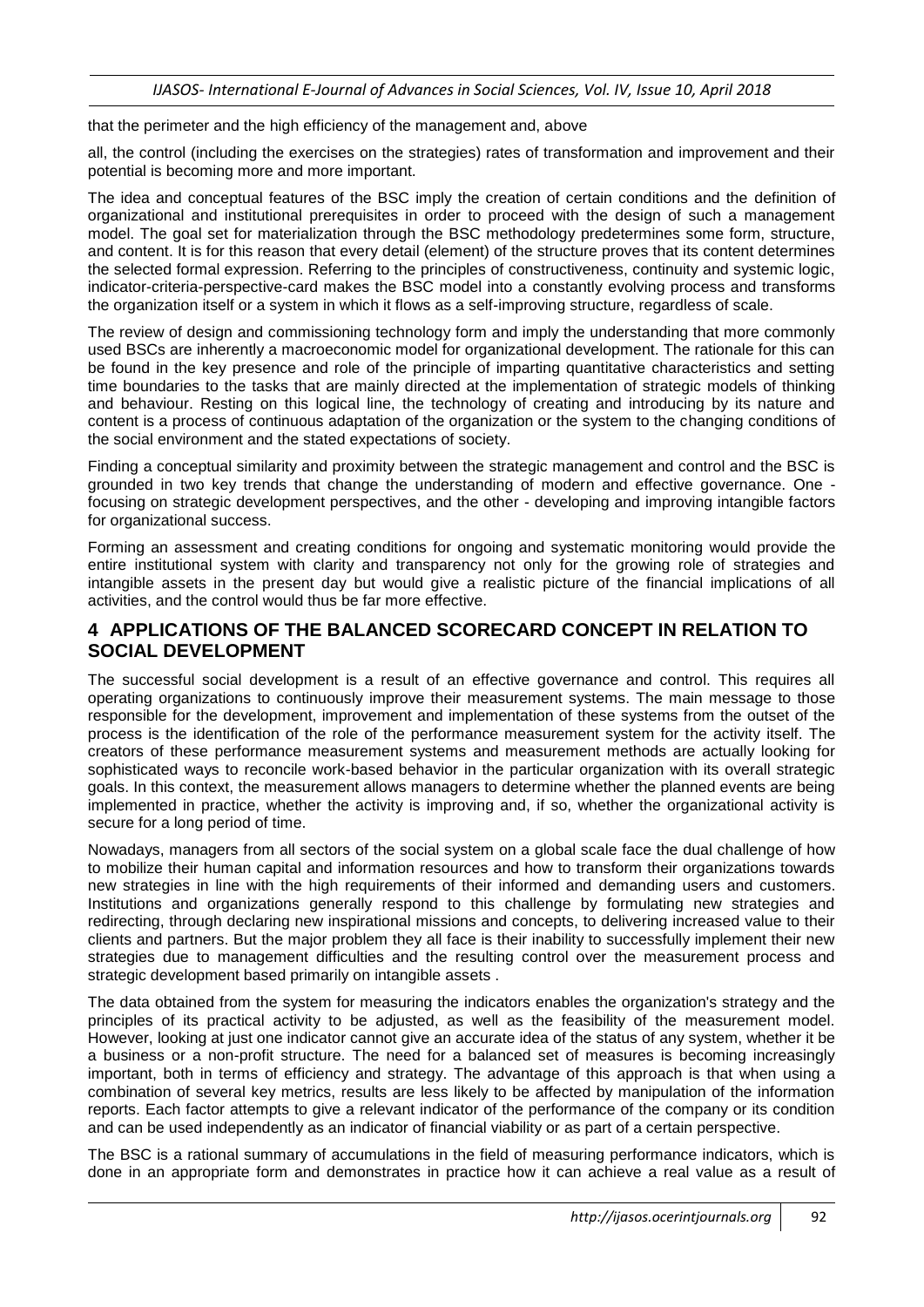management on the basis of intangible assets by combining them with the organizational strategy. The introduction of a new content of the measurement methodology with the use of its three roles - for compliance with standards, for verification and refinement - differs significantly and it is much wider than the traditional concept of measurement as a tool for strategic management and relevant control. It is not based on the understanding that behavior can be controlled by measurement. It is based on the view that BSC is an instrument that is used to improve the course of institutional development and that it is precisely this move that has other features to be measured and managed in a new and different way (Terziev & Stoyanov, 2015c, pp. 214-229). On this basis, the sophisticated measurement methodology goes beyond the standard of confirmation of compliance and is established as a methodology for measuring strategic stability, which more fully responds to public interests.

It is also interesting to devote little attention to the application of the concept of BSC and its application on a larger scale. Specifically, there are significant and large-scale plans involved with the future of society or the state, and with cases involving social programs, the realization of which is linked to a system of design decisions.

One of the central problem areas provoking an expansion in the quest for management theory and practice at the beginning of the 21st century is related to the implementation of effective strategies, not only aimed at specific organizational structures, byt also implying a balanced socio-economic development. Despite the versatility of efforts and the record of significant results, the theoretical summaries have not reached the necessary integrity and a high degree of completeness. The main achievements are mainly in the heuristic plane of scientific knowledge and it can reasonably be said that they do not have a sufficiently systematic and complete character (Stoyanov, 2016e, pp. 159-162). A publicly significant and persuasive example of multiple recurrences of this deficit is the general development of the society itself, viewed as a state and its systems, and more specifically in the behavior of actively participating in its functioning. Authorities in scientific thought argue that at this stage the key issues that provoke serious demand but also immediate solutions are several: poor and low-performing markets, inadequate corrections by the political system and deepening of the principle of injustice; the lack of synergies in the work and the interaction between the political and the economic system (Stoyanov, 2016e, pp. 159-162). The presence of these tendencies proves that the problems of the society predominantly stem from the markets, which are interpreted as the main social motive for development and improvement. The claim of their inherent resilience is disproved by the global financial crisis, which transforms them into extremely unstable and generating devastating consequences. Critical analysis of the emerging situation shows a threateningly decreasing market efficiency based on poor satisfaction of ever more specifically stated, socially significant needs, ignoring investment interests and total depreciation or deletion of huge resources present in the form of human capital, technics and technology.

This situation is largely due to the fact that the efforts of the scientific community in the last thirteen years of the last century were focused mainly on the development and modeling of strategies and not on the process of their realization and improvement. As a result, significant scientific and applied results have been recorded as a great model, such as a plan, a doctrine and a strategic position (Mintzberg et al., 1997, pp. 11-22). In the early 1990s, however, the issue of strategy implementation came to the fore. It was aware that even good strategies require special scientifically grounded mechanisms for their realization. At the same time, it became increasingly obvious that the rapid, unexpected and radical changes in the dynamic environment did not allow the moment of action to wait until the development of a comprehensive strategy and the processes of development and implementation had to be considered as running in parallel. This is reflected in the emergence and establishment of the concept for the evolving strategy.

The practical development of this problematic area of social management has put economic science, in particular, in the face of social sciences, the need to develop the theoretical and practical aspects of effective publicly relevant governance and relevant control within a short period of time. It has been concluded that the existing principles in this respect do not sufficiently serve the needs of the objective reality and the practices in it (Stoyanov, 2016d, pp. 52-57). As a result of their closer ties to practice, leading analysts and consultants were more aware of the problem and were moving their efforts in this direction. Due to their specificity, the searches conducted are mainly instrumental, resulting in a number of new tools such as a balanced scorecard model aimed at optimizing operations and structuring strategies and exercising a real control over them. However, it should be noted here that when the focus of attention is placed on the state as an organization for most of the strategies and doctrines it is difficult to claim that they are associated with an organized and systematic control. On the basis of the presented trends evolving in the objective reality and the improvement of the sciences for the society, and in particular in the social management on the theoretical and conceptual basis, changes are also registered in the model of the behavior of the state, interpreted and perceived as a supreme, socially structured institution. In fact, the leading management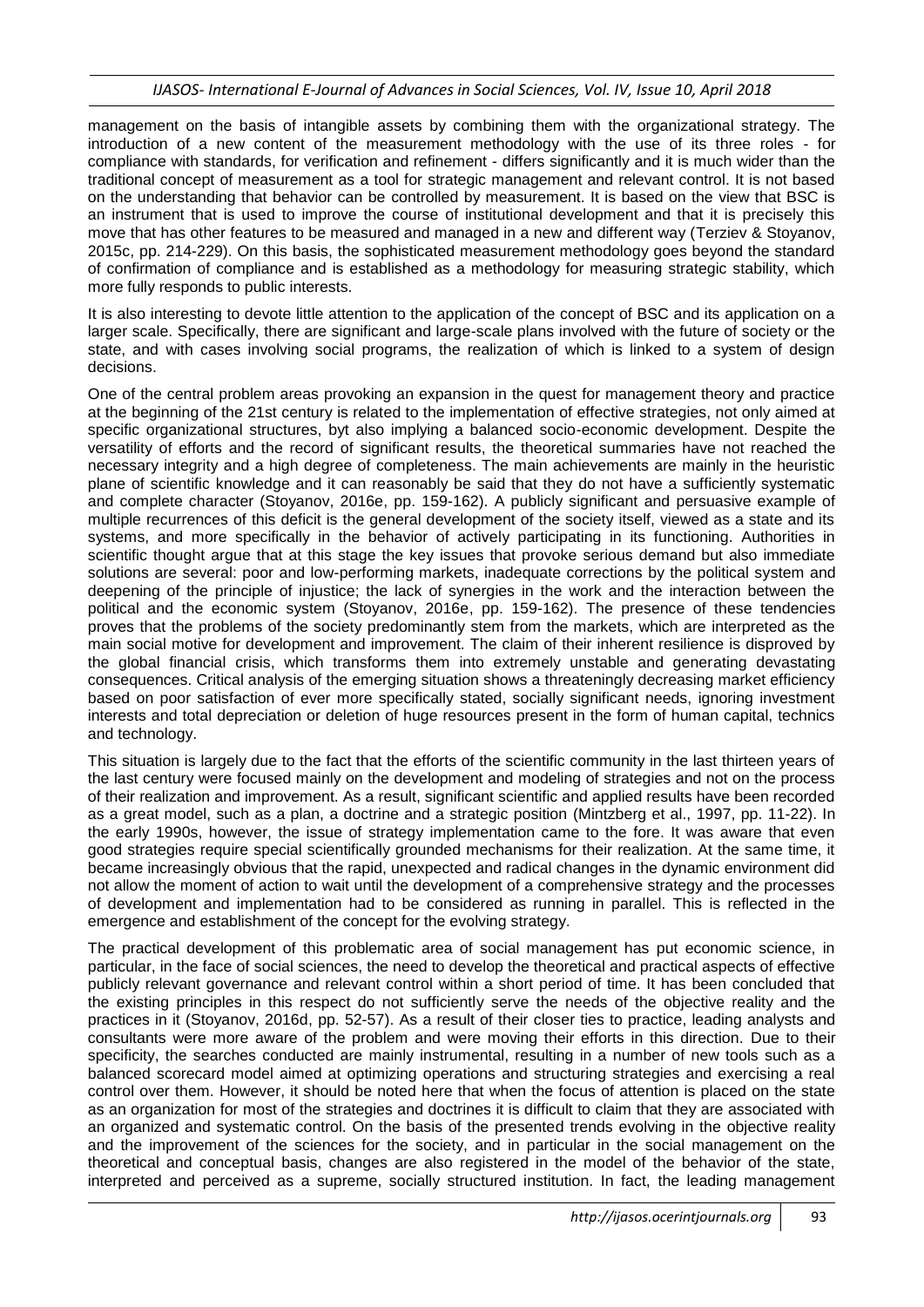concepts of recent years have provoked changes in ongoing and state-coordinated social development processes and rethinking the process of shaping targeted social strategies (programs) considered as a regulated and controlled program (Stoyanov, 2016a, pp. 63-73; Terziev et al., 2015b, pp. 27-46).

Cardinal changes are reflected in the following aspects:

1. Social development, driven by in-depth social programming, becomes a process consolidating the potential of targeted social doctrines and public interests.

2. The state has transformed its behavioral model and has been reforming its structure accordingly, thereby making it a strategically focused, self-perpetuating, functionally-based organization;

3. Social programs from a tool for legitimate measurement of socio-political applications are transformed into a modern canonized method of legalizing modern, socially significant strategies, as well as an established opportunity to interpret and prove chains of hypotheses and assumptions constructing successful strategic doctrines and simultaneously as a specific tool for an effective management control at the highest level in the social hierarchy.

The emerging situation raises the need to scientifically justify the practice of effective management of social programming (Terziev et al., 2015a, pp. 9-25) and the creation or adaptation of models for adequate control, compliant with two aspects:

Firstly, on the concept of social development and programming and its associated process as a public mechanism combining meaningful strategies with key state and public interests and guaranteeing the sovereignty of their integrity and unity as well as the balance between their individual programs and policies.

Secondly, related to the process of control as a continuous and timely process-level feedback to ensure the unity between the process of social programming itself, considered as a state doctrine and the specific program level of governance. However, ensuring that this unity is addressed not only as a result of the implementation of social programming but also as a factor for its development and updating in line with changing social environment conditions.

An adequate proposal, which as a concept would make it possible to manage effectively and to control objectively, is the strategic map. The analysis shows that, both as a model and as a feasibility and as a visual and potential, the model of the BSC has a real opportunity to find the balance between the needs of social governance and the stated expectations of society. Seen and purely formal, the classic perspectives of the model created by Kaplan and Norton create opportunities to complement them with key perspectives of socio-economic development.

In addition to what has been said about the implementation of the BSC model in improving the management and control of the public sphere, it is also worth noting the role of the BSC in the project work. Building on the understanding that active social programs are systems of social projects and events with a direct relation and feedbacks of social interaction, which determines the opportunities of adaptation of their components to the new conditions and expectations, it can be said that they are social phenomena that occur in the form of a process and possess strategy features. In this context, it can be concluded that they evolve and change in a specific way the concept of self-perpetuating organization on the one hand, and on the other, perceiving the corrected real-life realities. But here is another very important thing, namely that in the present almost all the socially important ideas find their material realization in the form of results of a project.

Generally, the BSC is recognized to have very large application capabilities, addressing both management and control of various organizational structures and their parts, operations, and processes. As an application in the project activity, the model is aimed at evaluating the overall lifecycle of individual projects as well as the portfolio of projects, i.e. the project portfolio for organizations and a program of projects when it comes to the state.

Good practices provide information that, for project-oriented functionality, the BSC can contain four perspectives - financial, customer, inner processes, innovation and development (Stoyanov, 2011). Regarding this, the evaluation of the portfolio (program) of projects in the project-oriented organization, regardless of the scale, is proving to reproduce the following effects:

a. The project portfolio adds value to the organization's results or to the importance of the social program.

b. The portfolio (program) generates benefits to the organization or the state.

c. Portfolio implies the improvement of a number of organizational activities, social policies and related practices.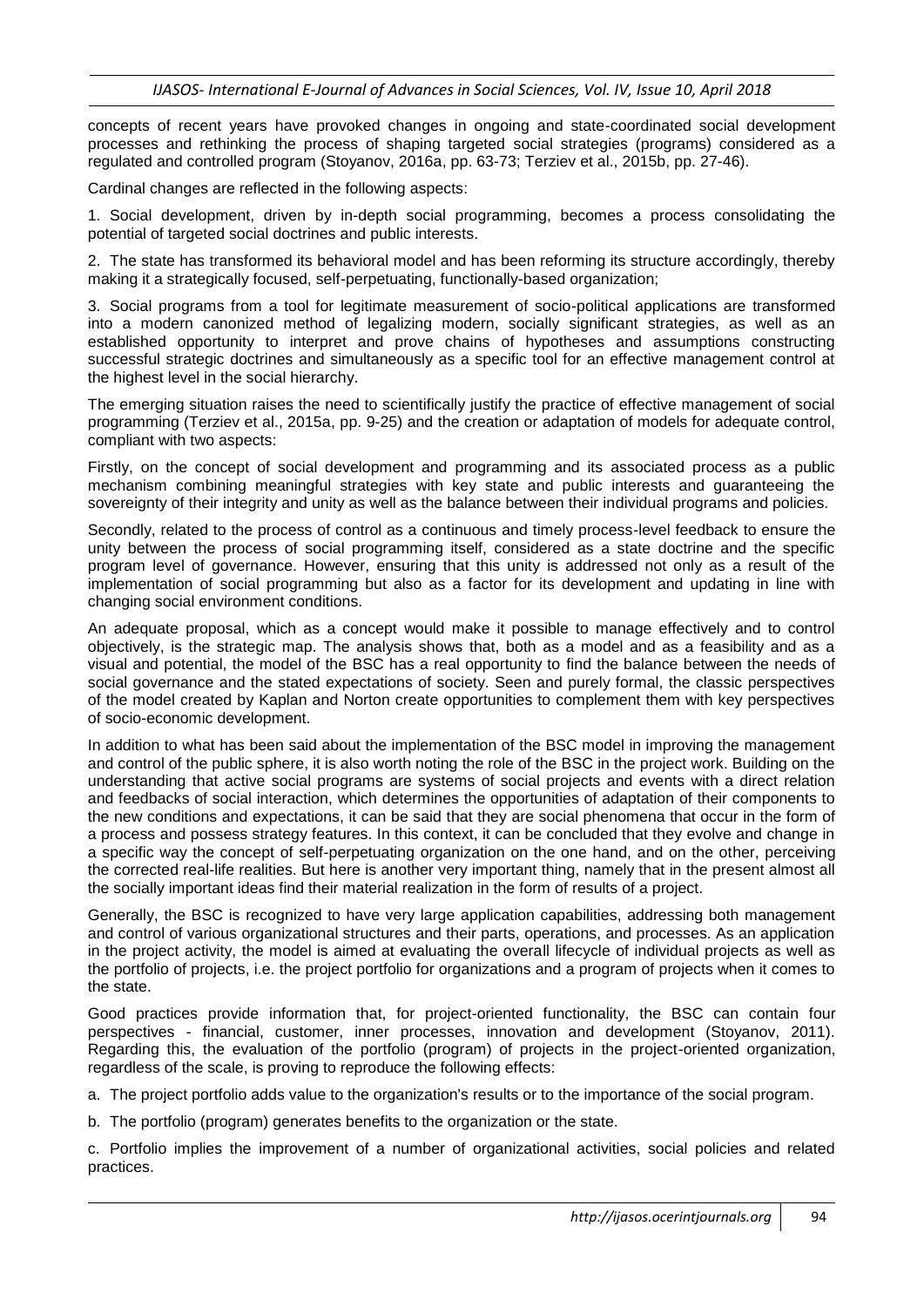d. Models are developed as a benchmark of best practices for managing a portfolio of projects.

The goals of the BSC used in the evaluation of the project portfolio are as follows:

a. providing a situation where indicators represent key values and practices of the project-oriented organization.

b. developing robust business measures to assess the success of projects throughout their life cycle.

From the written about the application of the BSC in the project practice it can be said in general that they are intended for:

a. Creating an assessment of the extent to which individual projects are consistent with the strategic vision of the project-oriented organization.

b. An estimate of the level of utility of the individual projects in the portfolio shall be made.

c. Making a full evaluation of the projects in terms of their contribution as part of the overall results.

d. Evaluating the quality and competence in managing the individual projects and the organizational portfolio and identifying the alternatives for its improvement.

The above discussion provokes the following implications:

1. The main role of the BSC as a tool for strategic management and control is related to their essence of an operationalized and synthesized expression of the strategy, which provides prerequisites good enough for metering its realization. The model of the BSC, which envisages the localization of the key success factors and the resulting controllable parameters, their target values and the initiatives for their implementation, is considered as a basis for regulating and controlling the realization of the strategy. As far as this model is seen as a function of a strategy already in place, the BSC is fully fed into the strategy's views as a model, a plan and as a tool for implementing the strategy. In principle, this role of the BSC serves the manifestation of the control as a feedback at a strategic level.

2. BSCs as a tool for strategic control fully fit into the existing views of the elements of the control function. The main novelty they introduce, as mentioned, is related to the applied theoretical and practical approaches for operationalization of the system norm in a strategic aspect, i.e. with respect to the first element of the control function. In this respect, it should be stressed the leading role of this element in the manifestation of control in different fields and at different organizational levels. Until the appearance of BSCs, this element of the control function is either fragmentarily or absent in the theoretical developments about the structure of the control function (Terziev & Stoyanov, 2015a).

3. The technology of developing BSC at the same time creates sufficient prerequisites for their active role as a tool for effective management and control over the very process of formulating the strategy. This role can be significant even in terms of the concepts of strategy being implemented as a model or as a plan. This is because in the process of operationalizing the strategy and determining the key controllable parameters included in the BSC it is necessary to prove the causal relationship between them and the impact of the changes in their meanings on the organization's target results. Practice shows that in most cases this leads to rethinking, redefining and refining the strategy itself. In this sense, the development of the BSC sends back control signals to the strategy itself, i.e. plays the role of a positive feedback in the process of its improvement even before its implementation.

4. As a synthesis of the strategy, the BSC is no analogue among the well-known strategic tools for the clear, concrete and accessible presentation of strategic intentions among wide circles of organizational staff at all organizational levels. In this context, the BSC can be seen as an instrument for implementing the concept of the learning organization. From this point of view, the process of developing the BSC down the hierarchical structure of the organization can be seen as a process of controlling the perceptions of different categories of staff about success factors and ways to master them. In other words, as a tool for strategic management and control, the BSC creates preconditions not only for the analysis and control of behavior but also for its deep conditioning in the face of the intellectual models of success. Again, this is a feedback role that makes it easy for senior management to understand the strategy and the ways for its implementation at the different levels of the organization, and initiates measures to manage the perception of problems and regulate all this understanding.

5. The use of the BSC as a tool for organizational communication in accordance with the concept of the learning organization creates favorable prerequisites for the manifestation of the control over the implementation of the strategy as a positive feedback. As a clear, concrete, and accessible expression of the strategy, the BSC not only conveys the strategic intentions from the top down the organization hierarchy, but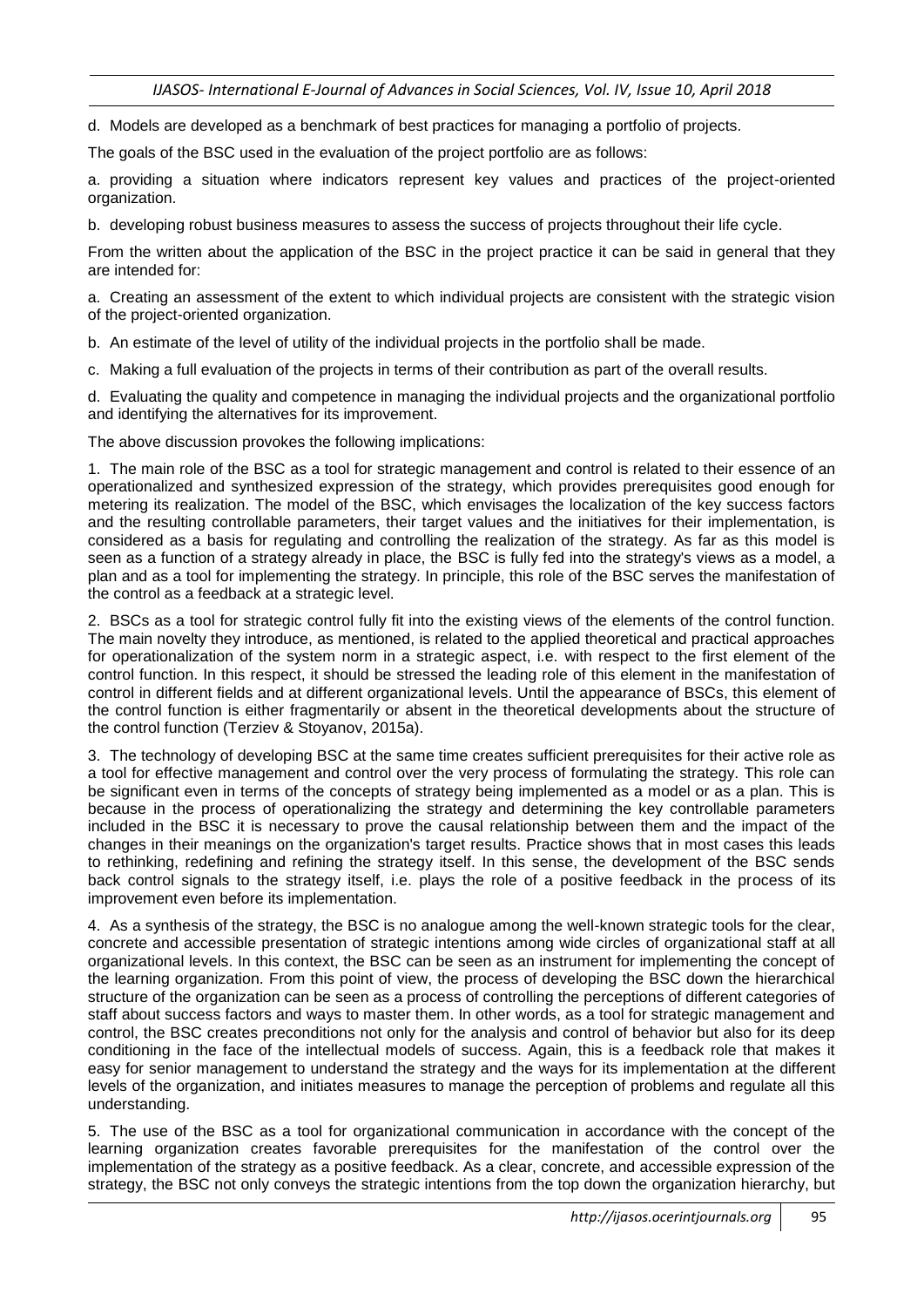also pulls up the initiatives to change the strategy from bottom to top. In this sense, the BSC plays the role of a tool that is predominant to control the adequacy of the strategy in the process of its realization. From this point of view, it is necessary to conclude that, as a strategic control tool, the BSC is capable of equally well serving both the application of strategy concepts as a plan, and the application of the concept of strategy as emerging or developing. This makes the card a universal tool for management and control, which is organically integrated into the implementation of contemporary views on strategic management, regardless of their specificities and differences.

## **5 CONCLUSION**

The analysis of the place and role of the BSC in the process of strategic management and control, as well as the active presence of the model in the improvement of intangible assets, provides the basis for several general conclusions:

1. BSC, interpreted as a strategic management and control tool, as control- management technology or as a synthesized expression of a stated strategy, provides an opportunity to show how concrete actions are transformed into a strategy and the way in which organizational performance from concrete results becomes a way of thinking and the basis of a structuring management doctrine. The logic construction model of the success factors - key indicators and their dependencies - target values of the indicators - strategic initiatives to achieve the target values creates extremely favorable prerequisites for the formation and alignment of the intellectual models in the modern organization. This behavior responds to the challenges of formulating new strategies and declaring new missions and concepts to deliver increased value to the customer. Specifically, the implementation of the BSC model identifies the solution to the problem faced by a large number of modern organizations, namely their inability to successfully carry out their stated strategies.

2. Building a complete understanding of the essential feature and functional capabilities of BSC affirms the understanding that it is a model that provides the most dense adaptation to stated specific strategies of any modern organization and shows how intangible assets generate an improvement in the organizational efficiency of internal organizational processes which have a crucial role to play in creating value for customers, shareholders and society. The large scope of action and the proven ability to measure the behavior and the value of heterogeneous indicators by establishing causal dependencies justifies the model being perceived and imposed as revolutionary and significant in terms of both measurement and management, and related control and on results and strategies.

3. Critical review of evolution in the modeling of BSC and extending its applications provides a solution to a key problem for the managers of all sectors of social development - a problem related to the relationship between strategies and intangible assets. On the one hand, the BSC demonstrates how the mobilization of human capital and the improvement of information resources increase the ability of modern organizations to generate value, and on the other hand - the rethinking of BSC based on the development of organizational capital provides an opportunity for organizational actions to find full compliance new strategies meeting the high requirements of its informed and demanding customers. In this way, the creation of high integrity and maximum coherence between key intangible assets and overall organizational activity, subject to the stated and necessary strategies, would create conditions for continuous improvement of organizations and more stable social development.

4. The analysis of the application of the BSC in its various events and models provides the opportunity to look for ways and in the context of social governance and on the necessary control to think and work. Reinforcing the relationship between state and organizations shows that the results that society expects can only be obtained through the rational use of upgrading models such as the BSC that not only increase the effectiveness of interaction across the entire social hierarchy but also develop the key for the whole society assets predominantly manifested through human, information and organizational (social) capital.

In conclusion, the conceptual and model development of the BSC confirms that the intangible capital of the organization is more important and essential than the physical capital. It is a basis for development of all organizations in the narrower sense, and for the whole society at a wider level, regardless of the level and the direction of its change. The introduction of a balanced method of managing and controlling the strategic process allows to analyze the results achieved and to use the most favorable opportunities for realization and prosperity in the dynamic conditions. On the other hand, the process of developing BSC proposals creates essential prerequisites for their improvement. A broad discussion aims to achieve consensus on the final parameters of the indicators in the BSC and to realize a backward impact, including on the individual intellectual models. Based on this, BSC can be validated and perceived with conviction as a guide to action, as a challenge for analysis, as an alternative to improvement and as a method, primarily for effective management under difficult conditions and a mandatory control (Banabakova, Georgiev, 2017, pp. 72-88;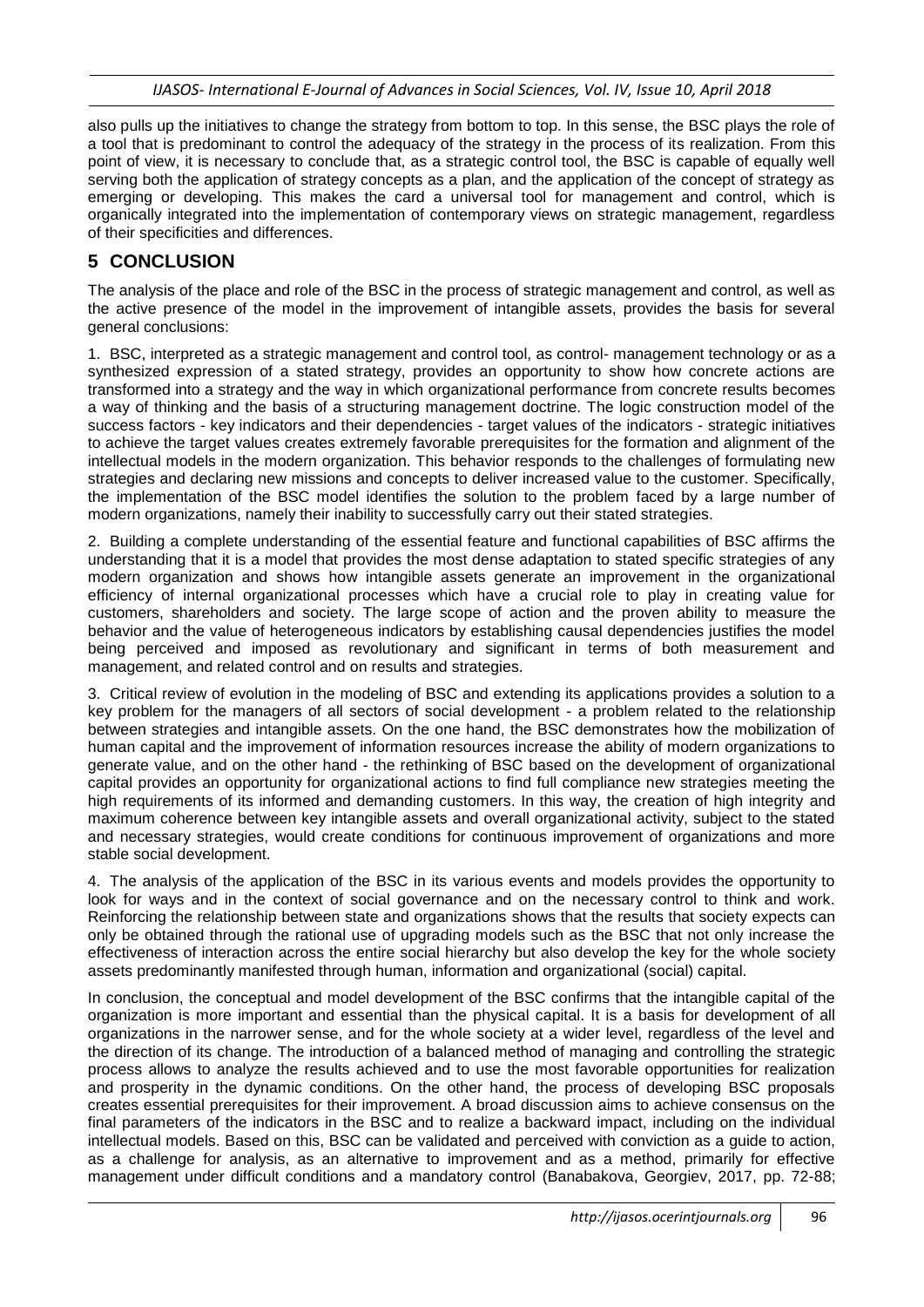*IJASOS- International E-Journal of Advances in Social Sciences, Vol. IV, Issue 10, April 2018*

Dimitrovski, Pushova, Georgiev, 2017a, pp.1023-1027; Dimitrovski, Pushova, Georgiev, 2017b, pp.1035- 1039; Georgiyev, 2017a, 43-49; Georgiev, 2017b, pp.31-63; Terziyev, Stoyanov, Geogiyev, 2017d, 236-241; Terziev, Stoyanov, Geogiev, 2017e,122-147; Terziev, Stoyanov, Geogiev, 2017f, 147-189; Terziev, Stoyanov, Geogiev, 2017g, 189-203; Terziev, Stoyanov, Georgiev, 2017h, pp. 511-525; Terziev., Stoyanov, Georgiev, 2017i, pp. 239-243; Terziev, Stoyanov, Georgiev, 2017j, pp.7-12; Terziev, Stoyanov, Geogiev, 2017k, 423-459; Terziev, Stoyanov, Geogiev, 2017l, 492-522; Terziev, Stoyanov, Georgiev, 2017m, pp.55- 61; Terziev, Stoyanov, Georgiev, 2017n, pp. 61-68; Terziev, Georgiev, 2017o, pp. 607-610; Terziev, Georgiev, 2017p, pp. 602-606; Terziev, Banabakova, Georgiev, 2017q, 213-219; Terziev, Banabakova, Latyshev, Georgiev, 2017r, pp. 773-791; Terziev, Banabakova,Georgiev, 2017s, 406-416; Terziev, Banabakova, Georgiev,2017t, 416-427; Terziev, Georgiev, 2017u, 43-47; Terziev, Georgiev, 2017v, 48-51).

## **REFERENCE LIST**

- Banabakova, V., Georgiev, M. (2017). Opportunities of application of the balanced scorecard in management and control. International Scientific Journal "Internauka". Издатель ООО "Финансовая Рада Украины", N10.
- Stoyanov, E. (2011). Upravlenie i kontrol na proekti. Libra Skorp.
- Stoyanov, E. (2016a). Active social programs and their strategic advantages in labor market development. Journal of Economic Development, Environment and People 5-1.
- Stoyanov, E. (2016b). Control of organizational success or a strategy to improve the factor "knowledge". The teacher of the future Ninth International Scientific Conference, Durres, Republic of Albania. International journal Knowledge, 13 (2).
- Stoyanov, E. (2016d). Opportunities of modern understandings on human capital. Journal of Economic Development, Environment and People 5-4.
- Stoyanov, E. (2016e). Social programming in contemporary society an alternative in strategic management. Tenth International Scientific Conference The power of knowledge, Greece, International Journal Knowledge, 14 (1).
- Dimitrovski, R., Pushova, L., Georgiev, M. (2017a). The Balanced scorecard model as a tool for effective management. International Journal Scientific papers. Institute of Knowledge Management, Skopje, N17.
- Dimitrovski, R., Pushova, L., Georgiev, M. (2017b). The Balanced scorecard model as a tool for strategic management and control. International Journal Scientific papers. Institute of Knowledge Management, Skopje, N 17.
- Friedag, H., W. Schmidt, (1999). Balanced Scorecard Mehralsein
- Mintzberg, H., B.Ahlstrand, & J. Lampel, (1997). Strategy safari. a guided tour throut the wilds of strategic management. L.
- Goldenberg, H., J. Hoffecker, (1994). Using the Balanced Scorecard to develop companywide performance measures. Journal of Cost Management, Fall.
- Georgiyev, M. (2017a). Sbalansirovannaya karta kak al'ternativa malogo biznesa. Innovatsionnie tekhnologii v nauke novogo vrmeni, NITS Aeterna Ufa.
- Georgiev, M. ( 2017b).The Role of the Balanced Scorecard as a Tool of Strategic Management and Control. Journal of innovations and sustainability. Bulgaria, N3.
- Eccles, R., P. Pyburn, (1992). Creating a comprehensive system to measure performance. Management Accounting, X.
- Kaplan, R., D. Norton (1992). The Balanced Scorecard: measures that drive performance. Harvard Business Review, I-II.
- Kaplan, R., D. Norton (1993). Putting the Balanced Scorecard to work. Harvard Business Review.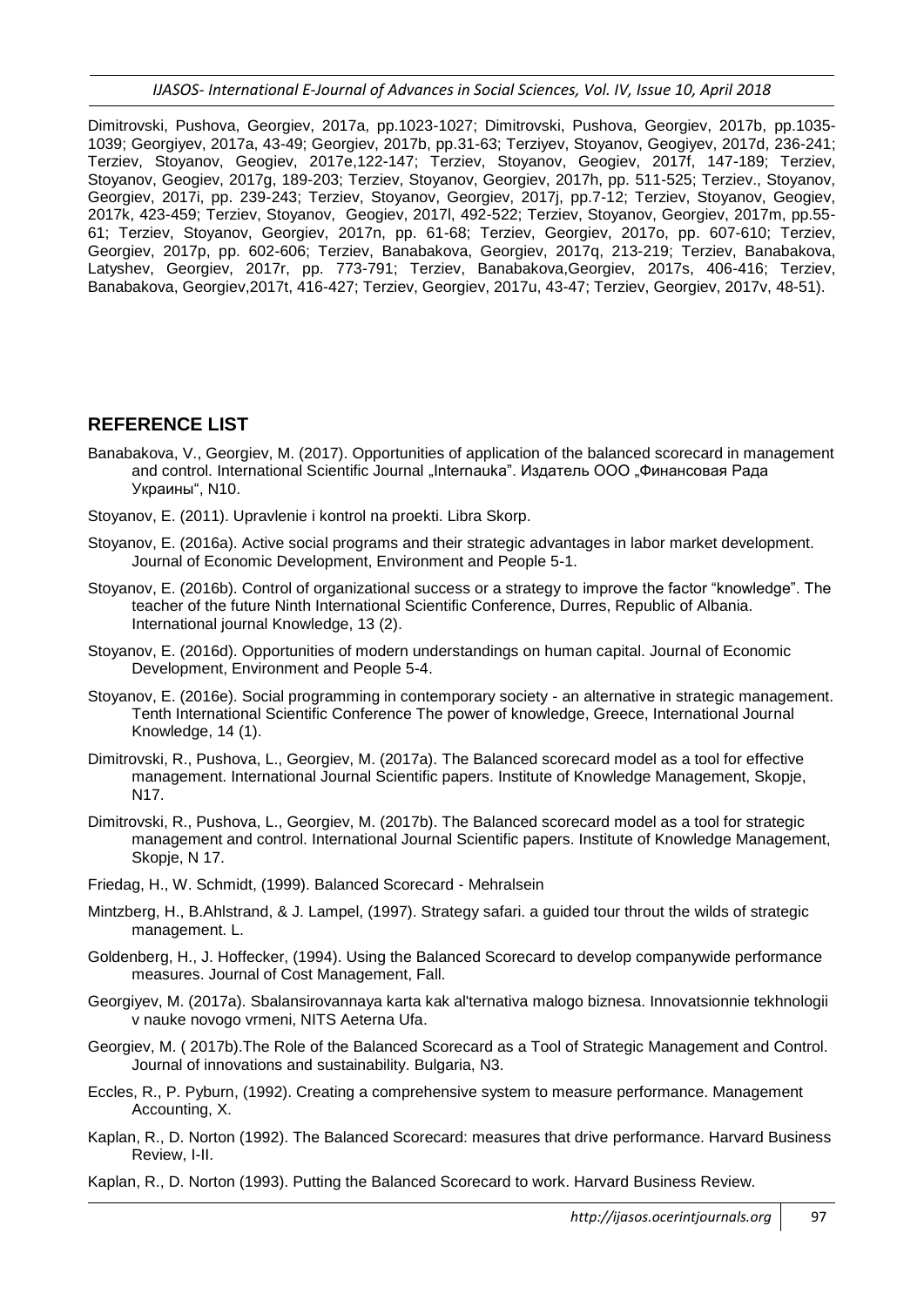Porter, M. (1996). What is strategy? Harvard Business Review, XI-XII.

- Johnson, T., R. Kaplan, (1987). Relevance Lost-the rise and fall of Management Accounting, HBSP.
- Terziev, V. E. Stoyanov, (2015a). Vyzovy upravlencheskogo kontrolya v protsesse sotsialnogo programmirovaniya. Novosibirsk.
- Terziev, V., Е. Stoyanov, (2015c). Management control as an effective instrument in implementation of the social program as a product of social programming, Fifth international scientific and applicative conference Knowledge - who and what, 9.
- Terziev, V., S. Dimitrova, & E. Stoyanov, (2015b). Development of active social programs. Journal of Innovations and Sustainability, 1 (1).
- Terziyev, V., Stoyanov, E., Geogiyev, M. (2017d). Sbalansirovannaya karta, kak al'termativa dlya malogo biznesa. Mezhdunarodnyy nauchnyy zhurnal innovatsionnaya nauka. NITS Aeterna, N 02.
- Terziev, V., Stoyanov, E., Geogiev, M. (2017e). Modelat na balansirana karta za otsenka kato instrument za efektivno upravlenie. Godishna universitetska nauchna konferentsia. Natsionalen voenen universitet "Vasil Levski", Veliko Tarnovo, N 7.
- Terziev, V., Stoyanov, E., Geogiev, M. (2017f). Balansirana karta za otsenka kato hronologia v razvitieto na modelnoto usavarshenstvane. Godishna universitetska nauchna konferentsia. Natsionalen voenen universitet "Vasil Levski", Veliko Tarnovo, N 7.
- Terziev, V., Stoyanov, E., Geogiev, M. (2017g). Predpostavki za razrabotvane i vnedryavane na balansirana karta za otsenka vav voennoobrazovatelnata sistema. Godishna universitetska nauchna konferentsia. Natsionalen voenen universitet "Vasil Levski", Veliko Tarnovo, N 7.
- Terziev, V., Stoyanov, E., Georgiev, M. (2017h). The Balanced scorecard model as a tool for improvement of the national system management. International Journal Scientific papers. Institute of Knowledge Management, Skopje, N 17.
- Terziev, V., Stoyanov, E., Georgiev, M. (2017i). The Balanced scorecard model as a tool for effective management. Scientific journal «ECONOMICS AND FINANCE». Editorial Arane, S.A. de C.V. Mexico City, Mexico.
- Terziev, V., Stoyanov, E., Georgiev, M. (2017j). The Balanced scorecard model as a tool for improvement of the national degense system management. Scientific journal «ECONOMICS AND FINANCE». Editorial Arane, S.A. de C.V. Mexico City, Mexico.
- Terziev, V., Stoyanov, E., Geogiev, M. (2017k). Balansirana karta za otsenka kato instrument za strategichesko upravlenie i kontrol. Yubileyna nauchna konferentsia Savremenni tendentsii v aviatsionnoto obuchenie. Natsionalen voenen universitet "Vasil Levski" - Veliko Tarnovo - gr.Dorna Mitropolia.
- Terziev, V., Stoyanov, E., Geogiev, M. (2017l). Balansirana karta za otsenka kato instrument za usavarshenstvane na nematerialnite aktivi. Yubileyna nauchna konferentsia Savremenni tendentsii v aviatsionnoto obuchenie. Natsionalen voenen universitet "Vasil Levski" - Veliko Tarnovo - gr.Dorna Mitropolia.
- Terziev, V., Stoyanov, E., Georgiev, M. (2017m). Prerequisites for the development of the balanced scorecard model. Scientific journal «ECONOMICS AND FINANCE». C.E.I.M., Valencia, Venezuela.
- Terziev, V., Stoyanov, E., Georgiev, M. (2017n). Prerequisites for the Implementation of the balanced scorecard model. Scientific journal «ECONOMICS AND FINANCE». C.E.I.M., Valencia, Venezuela.
- Terziev, V., Georgiev, M. (2017o). Highlights of the evolution of the "Balanced Scorecard" idea as a model for managing strategy development and control. SOCIOINT 2017- 4th International Conference on Education, Social Sciences and Humanities 10-12 July 2017- Dubai, UAE.
- Terziev, V., Georgiev, M. (2017p). Highlights of the evolution of the "Balanced Scorecard" idea as a model for managing strategy development and control. IJASOS- International E-journal of Advances in Social Sciences.
- Terziev, V., Banabakova, V., Georgiev, M. (2017q).Balansirana karta za otsenka" kato obrazets za upravlenie i kontrol v natsionalnata sistema za otbrana i sigurnost. Nauchna konferentsia "Aktualni problem na sigurnostta". NVU Veliko Tarnovo, N 5.